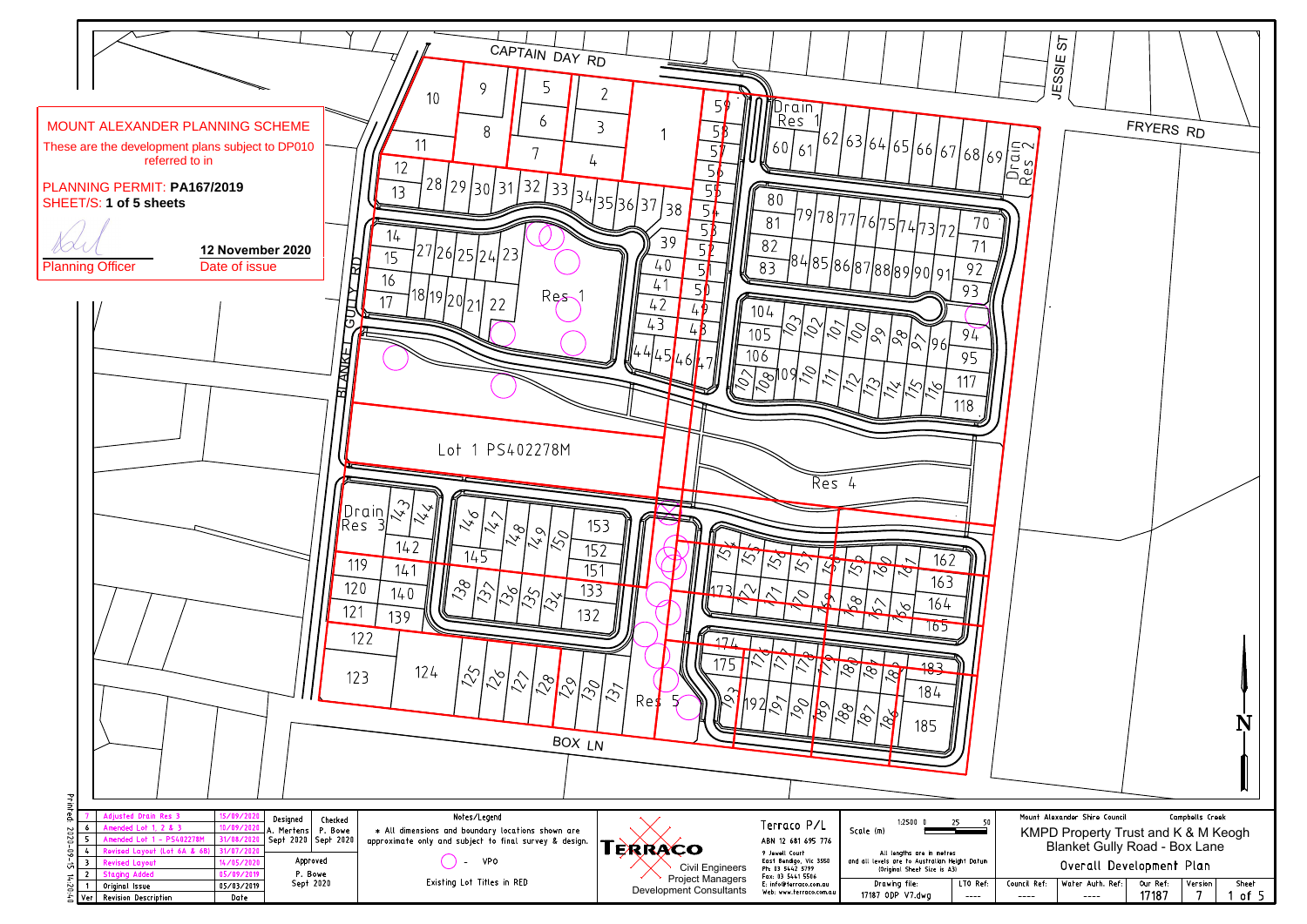

| Adjusted Drain Res 3                    | 15/09/2020 | Designed<br>Checked                | Notes/Legend                                                  |                                            |                                                                 | 1:25000                                                                      |         |                         | Mount Alexander Shire Council  |          |
|-----------------------------------------|------------|------------------------------------|---------------------------------------------------------------|--------------------------------------------|-----------------------------------------------------------------|------------------------------------------------------------------------------|---------|-------------------------|--------------------------------|----------|
| Amended Lot 1, 2 & 3                    |            | 10/09/2020 A. Mertens P. Bowe      | * All dimensions and boundary locations shown are             |                                            | Terraco P/L                                                     | Scale (m)                                                                    |         |                         | <b>KMPD Property Trust and</b> |          |
| Amended Lot 1 - PS402278M               |            | 31/08/2020   Sept 2020   Sept 2020 | approximate only and subject to final survey & design. $\Box$ |                                            | ABN 12 681 695 776                                              |                                                                              |         |                         |                                |          |
| Revised Layout (Lot 6A & 6B) 31/07/2020 |            |                                    |                                                               | <b>ERRACO</b>                              | 9 Jewell Court                                                  | All lengths are in metres                                                    |         |                         | <b>Blanket Gully Road -</b>    |          |
| <b>Revised Layout</b>                   | 14/05/2020 | Approved                           |                                                               | Civil Engineers<br><b>Project Managers</b> | East Bendigo, Vic 3550<br>Ph: 03 5442 5799<br>Fax: 03 5441 5506 | and all levels are to Australian Height Datum<br>(Original Sheet Size is A3) |         | Overall Development Pla |                                |          |
| Staging Added                           | 05/09/2019 | <sup>&gt;</sup> . Bowe             |                                                               |                                            |                                                                 |                                                                              |         |                         |                                |          |
| Original Issue                          | 05/03/2019 | Sept 2020                          |                                                               | Development Consultants                    | E: info@terraco.com.au                                          | Drawing file:                                                                | LTO Ref | Council Ref             | Water Auth. Ref:               | Our Ref: |
| Ver   Revision Description              | Date       |                                    |                                                               |                                            | Web: www.terraco.com.au                                         | 17187 ODP V7.dwg                                                             | $---$   | $- - - -$               | $---$                          | 17187    |
|                                         |            |                                    |                                                               |                                            |                                                                 |                                                                              |         |                         |                                |          |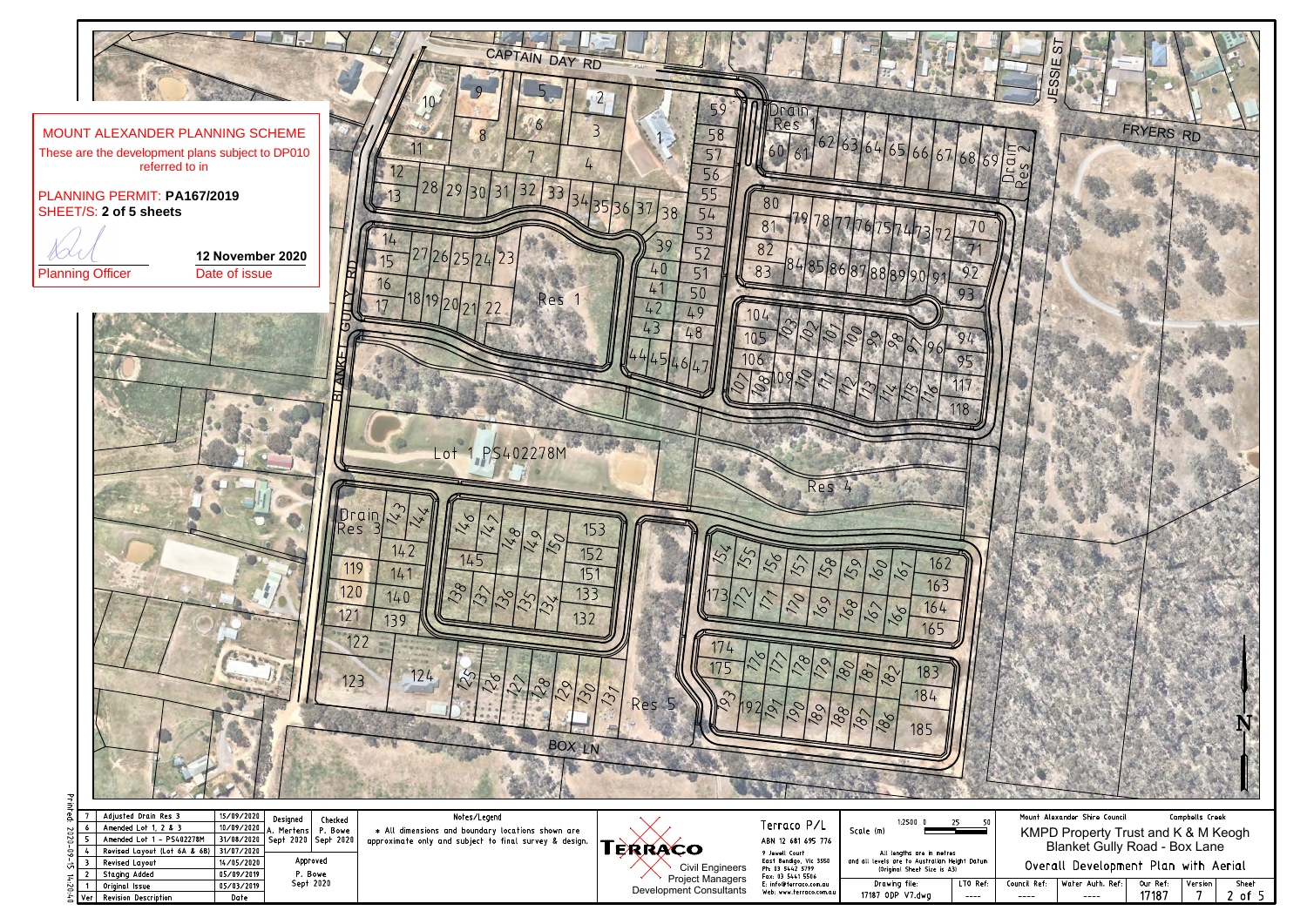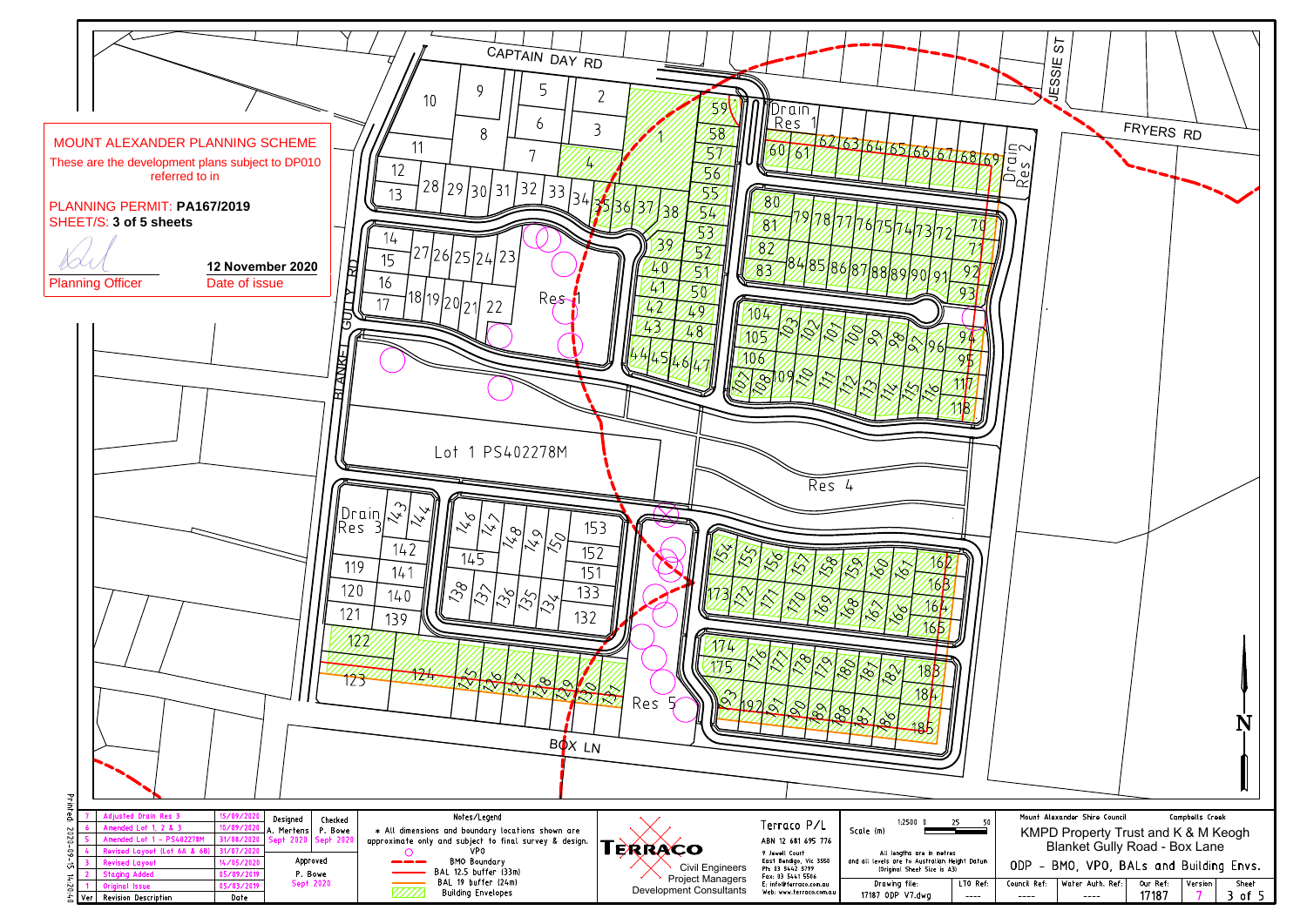